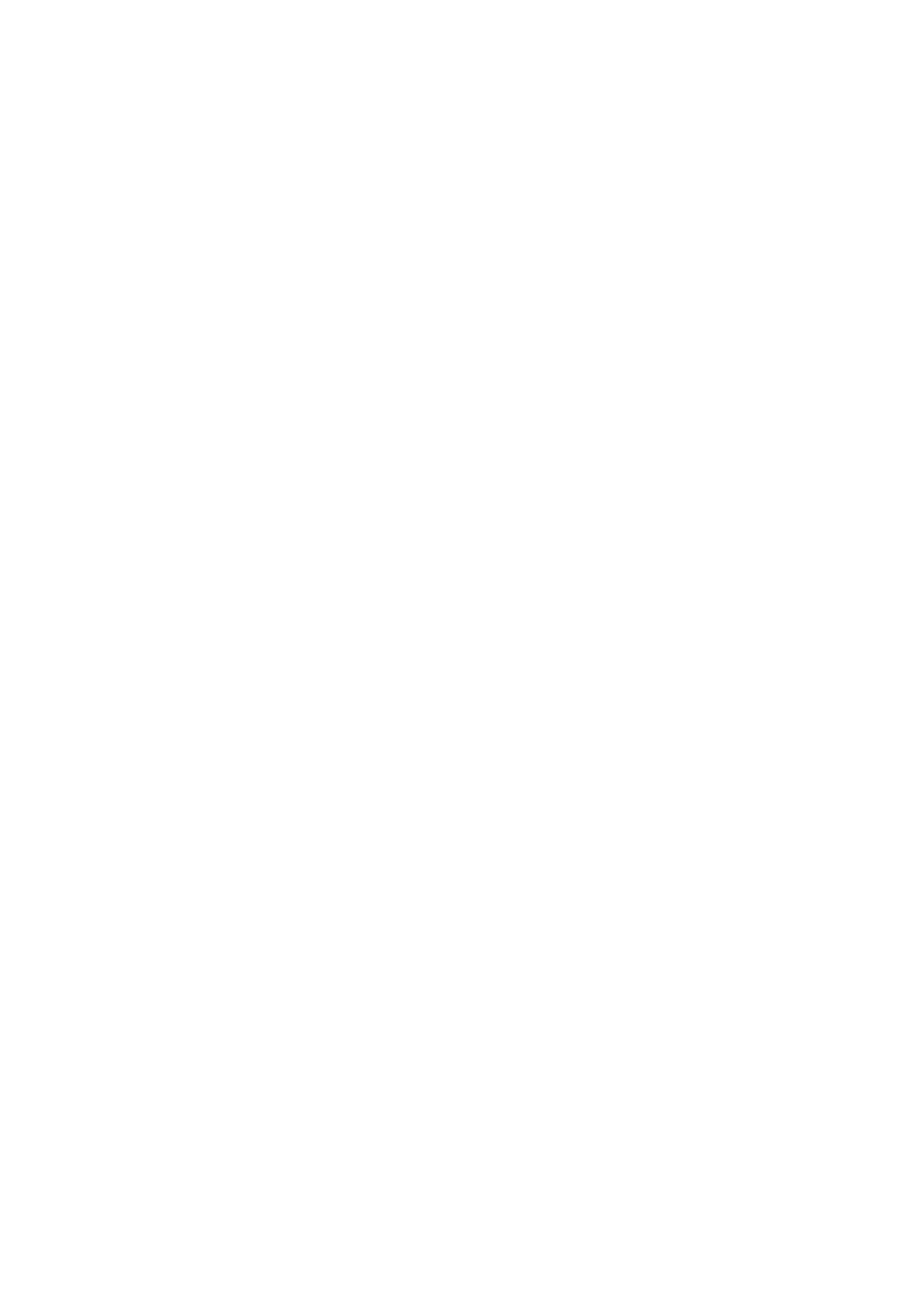Volume 33, Issue 1, Page 129-136, Research Note

## c Sharif University of Technology

 Received 10 May 2015; received in revised form 13 December 2015; accepted 1 March 2016.

#### Abstract

In the present study, a comprehensive thermodynamic modeling and optimization of CGAM problem is presented. The CGAM problem refers to a cogeneration plant which delivers 30 MW of electricity and 14kg/s of saturated steam at 20 bar. The installation consists of a gas turbine followed by an air preheater that uses part of the thermal energy of the gases leaving the turbine, and a heat-recovery steam generator in which the required steam is produced. This system is composed of air compressor, combustion chamber (CC), Air Preheater, Gas Turbine (GT), and a Heat Recovery Heat Exchanger. In this paper, at the first stage, each part of the system is modeled using thermodynamic laws; and next, with by applying economic functions, the optimization of this problem is performed. For optimization, objective functions includes the total cost rate of the system product. The environmental conditions are defined as  $T0 = 298.15$ K and  $P0 = 1.013$  bar. The fuel for the total plant is natural gas (taken as methane) with a lower heating value (LHV) which is equal to 50000 kJ/kg. And then, solve the problem which is formulated as a set covering problem by Genetic algorithm and PSO algorithm is solved. In the end of this article, we compare these solving approaches (Genetic and PSO algorithms) to know which of them are working efficiently. The design parameters of this cycle are compressor pressure ratio  $(r_{AC})$ , compressor isentropic efficiency  $(\eta_{AC})$ , GT isentropic efficiency  $(\eta_{GT})$ , CC inlet temperature  $(T_3)$ , and turbine inlet temperature  $(T_4)$ . After reviewing the results of the two algorithms, it is showed that both algorithms which to optimize the results are almost identical. However, the PSO algorithm is simple to implement and more flexible in programmingand convergence rate than compared to the capability of Genetic algorithm is capable. The results show that the PSO algorithm is more efficient than Genetic algorithm in solvinge CGAM problem.

Key Words: PSO algorithm, genetic algorithm, optimization, CGAM problem.

# AN INVESTIGATION ON THE EFFECT OF GRAPHENE NANO-PLATE ON PERFORMANCE OF A SHAPE-MEMORY-POLYMER BASED NANOCOMPOSITE

M. Baghani(corresponding author) baghani@ut.ac.ir M. Baniassadi m.baniassadi@ut.ac.ir School of Mechanical Engineering University of Tehran

Sharif Mechanical Engineering Journal Volume 33, Issue 1, Page 137-145, Research Note

c Sharif University of Technology

 Received 16 January 2016; received in revised form 20 April 2016; accepted 21 June 2016.

## Abstract

Shape memory polymers are a class of multi-phase smart materials which have the ability to return from a deformed state (temporary or fixed shape) to their original (or permanent) shape, called as shape memory effect, (or recovery) under different thermo mechanical cycles, e.g., fixed strain stress recovery and fixed stress strain recovery. Due to their unique behavior, shape memory polymers have many applications in industry areas. Shape memory polymers have been researched, developed, and utilized in a wide range of applications such as advanced technologies in the aerospace, medical and oil exploration industries. Moreover, shape memory polymers have a promising future for application in sensors, actuators and smart devices. However, applications of shape memory polymers are restricted by their low strength. Different techniques are employed to eliminate such restrictions. Among them, addition of micro and/or nano-particles is a common practice. In this study, a numerical method, based on 3D finite element method, is introduced to investigate the effect of nanoparticles on mechanical properties (e.g., the mechanical strength) and performance of shape memory polymer nano-composites. The non-linear behavior of shape memory polymers is described through employing a recently proposed visco-hyper-elastic constitutive model, and the nano-composite is simulated in the framework of the nonlinear finite element method. Effects of different volume fractions and aspect ratios of the nanoparticles are investigated, and the results are presented in the form of stress strain temperature diagrams. According to the produced results, increasing the volume fraction and/or aspect ratio increases the generated elastic stress and the recovered stress. In addition, adding up to 3 percent of nano-particle volume fraction and applying strains up to 20 percent would not disrupt the performance of the material, while remarkably enforce the shape memory polymer based nano-composite.

Key Words: viscoelastic modeling, finite element method, graphene nanoplat. Shape memory polymer nanocompos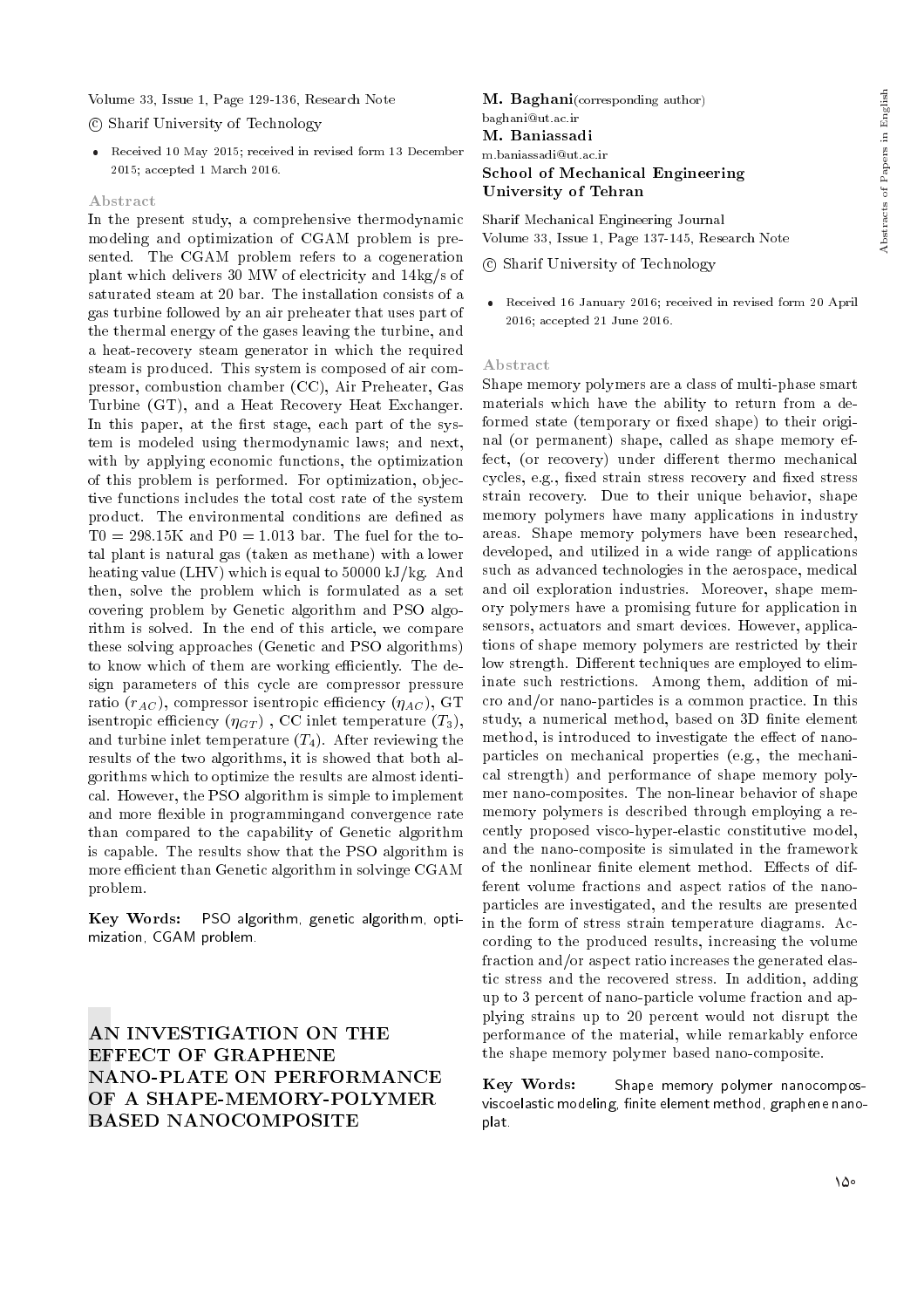is based on traditional safe-life design methodology that uses special S-N curves obtained from specimens containing some defects (flaws). Damage tolerance requires that the structures retain, after a partial failure, the capability to withstand the limit load. Fault tolerance is a new damage tolerance design method which is based on equivalent initial 
aw-sized concept.

Since 1989, the Airworthiness Regulation evolved towards the application of Damage Tolerance principles to rotorcraft. This change forced the helicopter industries to review their design methodologies and to face new problems, linked with fracture mechanics applications to their typical structures.

In this paper, various approaches to helicopter fatigue design are reviewed, and the advantages and disadvantages of each method are discussed. Then, different methods of helicopter fatigue design are compared. At the end, other aspects of helicopter fatigue design, such as in
uence of material on helicopter fatigue design, fatigue design of helicopter components against impact loads, and conducting tests in relation to the helicopter fatigue design are all discussed.

Key Words: Helicopter fatigue, fatigue design, helicopter fatigue life, helicopter fatigue approaches.

# INVERSE KINEMATICS AND MOTION PLANNING OF A REDUNDANT MANIPULATOR ROBOT IN AN UNKNOWN ENVIRONMENT USING FUZZY **CONTROL**

M. Karimi(corresponding author) karimi mh@yahoo.com A. Dadsetan amin.dadsetan7@gmail.com Faculty of Mechanical Engineering Bu Ali Sina University, Hamedan

Sharif Mechanical Engineering Journal Volume 33, Issue 1, Page 121-127, Research Note

c Sharif University of Technology

 Received 6 May 2015; received in revised form 6 December 2015; accepted 8 February 2016.

## Abstract

In this paper, a novel technique is presented for inverse kinematics and motion planning of a redundant manipulator robot in an environment with unknown obstacles using a fuzzy controlling is presented. Kinematic redundancy occurs when a manipulator possesses more degrees of freedom than the minimum number required

for executing a given task. Redundancy enhances the manipulator dexterity and flexibility which allows the redundant robot to move faster and safer in the environment without colliding with obstacles. In order to avoid colliding with obstacles, a high degree of freedom robot was used. Due to high degree of freedom, inverse kinematics of redundant robots is very difficult, thus a general approach to motion planning of a redundant manipulator robot is very practical and valuable. It was inspired that a human arm is capable of avoiding colliding obstacles. Therefore, in this paper, direct control of end effector position of manipulator using a multi-behavior fuzzy controller, inspired by behavior of human arm, makes a practical method to the navigation of redundant manipulator robots. In this method, the control of every link is independent from the degree of freedom of robot; the number of input and output signals are constant. Fuzzy controller system used in this research is a combination of three fuzzy controllers, which deals with a separate behavior of redundant robot. The main objective is still to avoid the obstacles and flexion and extension of arm. The final behavior of redundant robot is a combination of these behaviors. For illustration, some simulation results of redundant planar manipulator moving in an unknown environment is presented. Results were prepared by a Simulink model containing fuzzy control subsystems, sensor, actuators, and obstacles. The simulation and experimental results of three and six link planar manipulators in environment with one obstacle and without obstacle show a good and promising performance of the robot.

Key Words: Motion planning, redundant robot, fuzzycontrol, unknown environment.

# COMPARISON OF PARTICLE SWARM OPTIMIZATION AND GENETIC ALGORITHM FOR OPTIMIZATION OF CGAM PROBLEM

# M. Karimi

karimi mh@yahoo.com B. Ahrar Yazdi(corresponding author) b.ahrar92@basu.ac.ir

## Dept. of Mechanical Engineering Bu-Ali Sina University, Hamedan B. Ahrar Yazdi

behnam.ahrar@yahoo.com Dept. of Mechanical Engineering Science and Research Branch Islamic Azad University, Arak

Sharif Mechanical Engineering Journal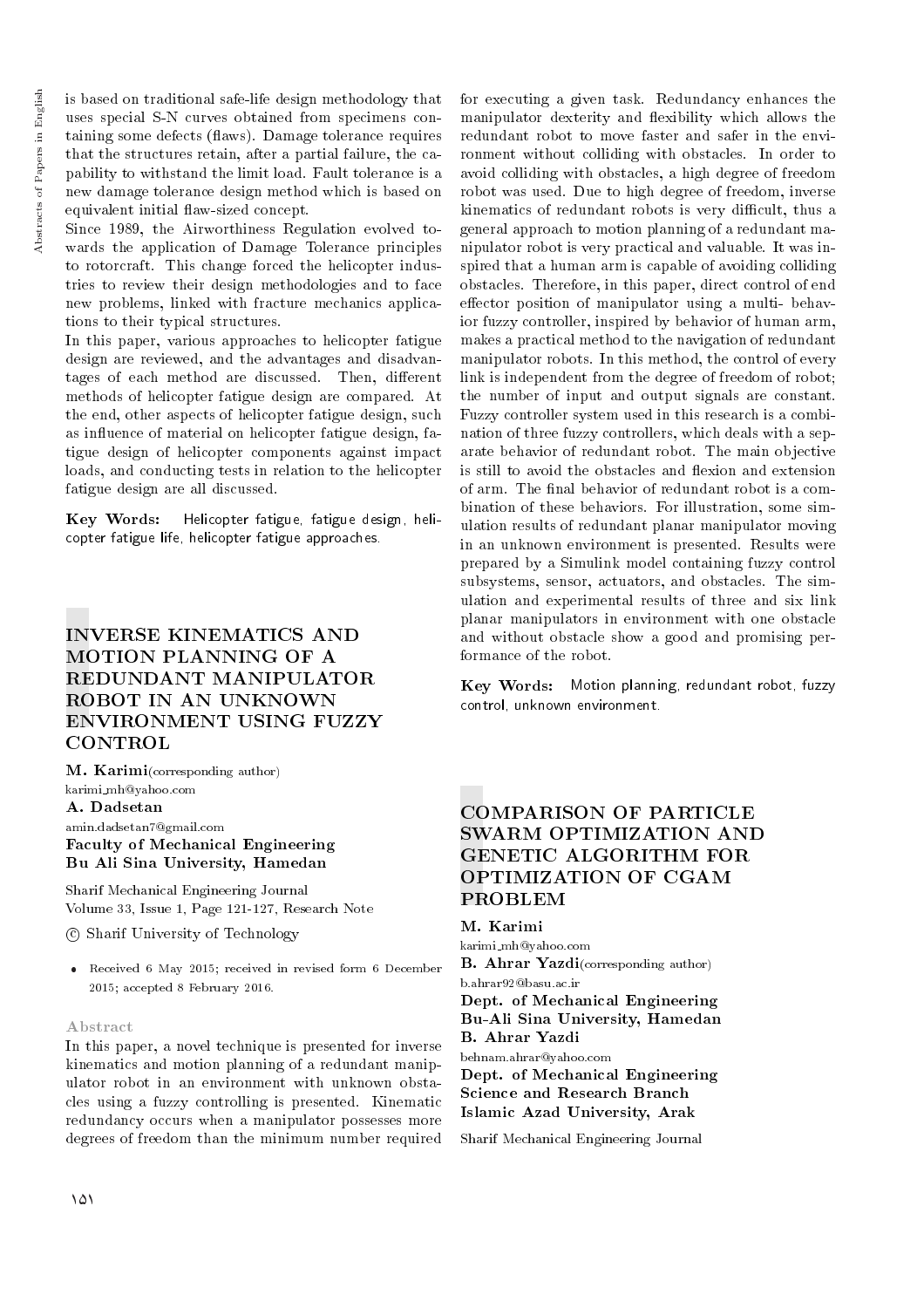# HARDWARE IMPLEMENTATION OF NUMERICAL SOLUTION OF DIFFERENTIAL EQUATIONS ON FPGA

F. Farhani Baghlani(corresponding author) f.farhani@irost.ir

Dept. of Mechanical Engineering IROST

A. Ebrahimi Chamgordani ebrahimi a@ae.sharif.edu

Dept. of Aerospace Engineering Sharif University of Technology A. Nikravan Shalmani nikravan@irost.ir Dept. of Mechanical Engineering IROST

Sharif Mechanical Engineering Journal Volume 33, Issue 1, Page 93-99, Original Article

c Sharif University of Technology

 Received 5 March 2016; received in revised form 2 July 2016; accepted 19 July 2016.

## Abstract

Nowadays, CPUs and GPUs are used in computations pertaining to numerical solution of differential equations. However, the fixed hardware architecture of CPUs and GPUs makes it difficult to optimally implement many numerical solution algorithms. In recent years, a new method, based on hardware implementation of equations using Field Programmable Gate Array (FPGA), has been given much attention. The unique feature of this approach is the ability to vary the hardware architecture on the basis of the solution algorithm, which results in increased solution speed and a reduction in power consumption. This methodology, in which hardware can vary from one architecture to another for computing purpose is named Reconfigurable Computing (RC). RC can be used to solve a lot of problems such as FEM, FVM with structured or unstructured mesh. In this research, typical problems, such as mass-spring systems and wave equations, have been considered, and hardware implementation on FPGA has been used to solve the resulting differential equations. For modeling these systems, we used the software and hardware which is accessible to us, so we used a domestic FPGA board and MatLab and Xilinx ISE software products. Based on the results, advantages and challenges for hardware implementation of differential equations have been presented. Results for a single element mass-spring system show a comparable solution speed for CPU and FPGA implementation. However, with an increase in the number of elements of the mass-spring system, for example, to 6, the FPGA hardware implementation overtakes

CPU and the speed of FPGA becomes almost 8 times that of CPU. Moreover, results of the solution of wave equations show that the speed with FPGA implementation is 3.6 times that of CPU. Therefore, for higher numbers of computational elements, results show the superior process speeds attainable with hardware implementation of equations using FPGA compared to the software implementation on CPU.

Key Words: Reconfigurable computing, solution speed up, PDE, ODE.

# DIFFERENT APPROACHES TO FATIGUE DESIGN OF COMPONENTS OF A HELICOPTER

A.R. Shahani(corresponding author) shahani@kntu.ac.ir S. Mohammadi mec.mohammadi@gmail.com Dept. of Mechanical Engineering K.N. Toosi University

Sharif Mechanical Engineering Journal Volume 33, Issue 1, Page 101-120, Rview Article

c Sharif University of Technology

 Received 15 October 2013; received in revised form 21 June 2014; accepted 30 June 2014.

## Abstract

Fatigue design of helicopter components has proven to be a difficult and challenging task. The purpose of the fatigue evaluation of helicopter components, especially the main rotor blade, is to show that catastrophic failure expectation during its service life due to fatigue is completely gone; in addition, occurrence of Non-catastrophic cracking remains low enough so that the economic use of the helicopter structure can be achieved. The fatigue design methodology, most commonly applied by the helicopter community, was based on the Safe-Life philosophy. In spite of safety and the overall success in helicopter applications, this method does not account for any component strength that deviates from the strength distribution assumption made during the fatigue substantiation process. In recent years, due to low efficiency of Safe-Life method, using other fatigue life analysis methods, such as flaw tolerance, damage tolerance, and fault tolerance, have been felt to be more necessary.

The Flaw Tolerant Safe-Life or Enhanced Safe-Life method provides component management requirements based on the assumption of the existence of flaws in the component's critical areas. This approach is adopted only in the helicopter community. Flaw Tolerant method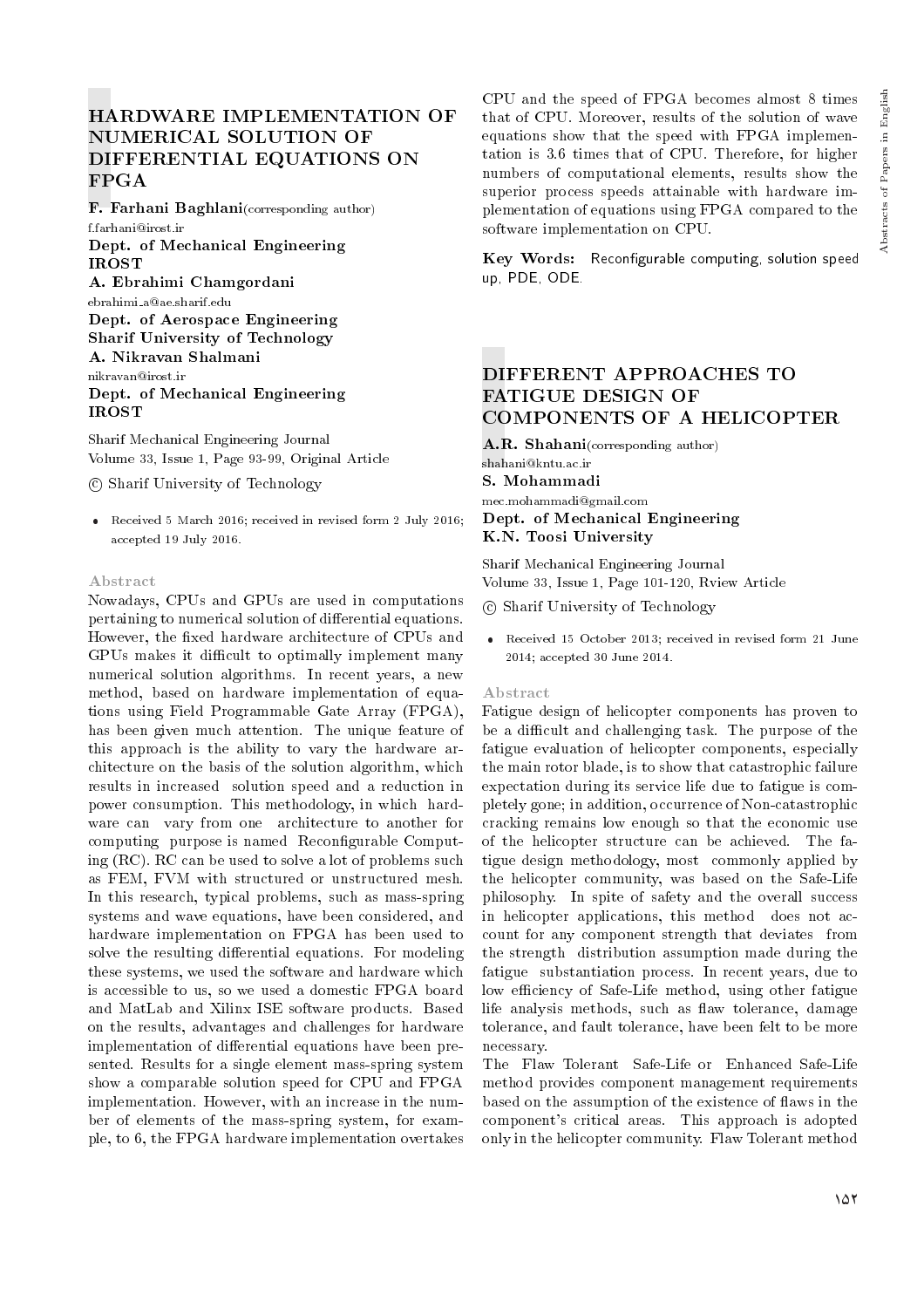using the appropriate changing in the structure of a linear damper which results the damping coefficient of the proposed NDVD damper varies respect to the displacement and the velocity of damper piston. To this end, a solid cone shaped part is assembled in the interior region of the damper cylinder, which causes the fluid moves between the solid cone shaped part and inside the existing orifice on the piston. In fact, the movement of the piston results in changing the size of the gap where the fluid passes and the damping coefficient is consequently varied. In order to obtain more accurate modeling in the vibration analysis, the effect of momentum variation is also applied in the advised NDVD damper. The effect of momentum variation on the motion of a vibratory system equipped with a nonlinear displacementvelocity-dependent (NDVD) damper is elaborated and also compared with the previously published papers. In this paper, the governing equation of a mass-spring system equipped with the NDVD damper as the vibratory system is derived for three cases of free, forced and resonance vibration problems and solved by the numerical fourth-order Runge-Kutta method. The displacement profile, velocity profile, damping force and the force transmitted to the base of the system are evaluated for a mass-spring system equipped with the NDVD damper. In addition, these results for three cases of free, forced and resonance vibration problems are compared with the results obtained from the system equipped with a linear damper as well as the nonlinear displacement-dependent (NDD) damper presented in the previous works. The simulation results confirm that the recommended NDVD damper has much better performance in reducing of vibration in the system compared to the linear and NDD dampers.

Key Words: nance vibration; nonlinear displacement-velocity-dependent damper; law of conservation of momentum. Free vibration; forced vibration; reso-

# THE STRUCTURE INTERACTION MODELING OF FLUID FLOW PATTERNS IN THE DIAPHRAGM **PUMP**

H. Bakhshayesh(corresponding author) hbakhshayesh@shahroodut.ac.ir A. Sarreshtehdari sarreshtehdari@shahroodut.ac.ir H. Fekri fekri@nigc-khrz.ir Dept. of Mechanical Engineering Shahrood University of Technology

Sharif Mechanical Engineering Journal

Volume 33, Issue 1, Page 83-91, Original Article

c Sharif University of Technology

 Received 16 January 2016; received in revised form 23 May 2016; accepted 8 June 2016.

## Abstract

Diaphragm pumps are positive displacement pumps which have many applications in the petrochemical, and gas industries. As an example, Infusion pumps can be mentioned which are highly regarded in the gas industry due to the good resistance against chemical fluids. Since the diaphragm pumps are composed of various mechanical parts, some of which, such as the diaphragm, are in direct contact with the fluid, many different causes of mechanical damage are reported from some consumer companies such as Gas Company for this purpose, finding a model similar to the actual model is very useful. One of these pumps' design and manufacturing methods is using commercial codes for simulation rather sophisticated and expensive laboratory methods. Since the fluid in the pump is transmitted by a diaphragm motion, the concept called the fluid structure interaction is defined due to the problems related to simulations of fluid structure interaction, animated network simulation, and geometry of the pumps, limited deal of efforts has been done in the past for numerical analysis of these pumps. Today, with signicant progress made in the development of computational systems and commercial codes, a good platform for the simulation of such problems is created. There are several methods for simulating fluid structure interaction problems; one-way method is selected for this simulation due to the small deformation of the diaphragm and flow fields in front of other aspects of the model pump. In order to reduce the size of the pump dimensional model calculations, this pump is simulated using ANSYS CFX commercial code. We have generated a model that could well show some parameters of this type of pump, and so, a more efficient model can be produced by reduced construction costs via future studies. One of the results of the presented method, is introducing one-way fluid structure interaction method as a suitable modeling method. The other results worthy of being mentioned are the study on the velocity and pressure fields, the effects of functional parameters such as engine speed and displacement diaphragm pump on stream, and other outcomes that are fully addressed in a season. In order to validate the model the boundary conditions of a real sample fluid injection pump, odorant in city gas company, is used; that after comparing the amount of output in terms of displacement diaphragm with the information contained in the pump catalog, in the worst case, error rate turns out to be 10%, and an average error is about 5%.

Key Words: Diaphragm pump, fluid structure interaction, ansys CFX.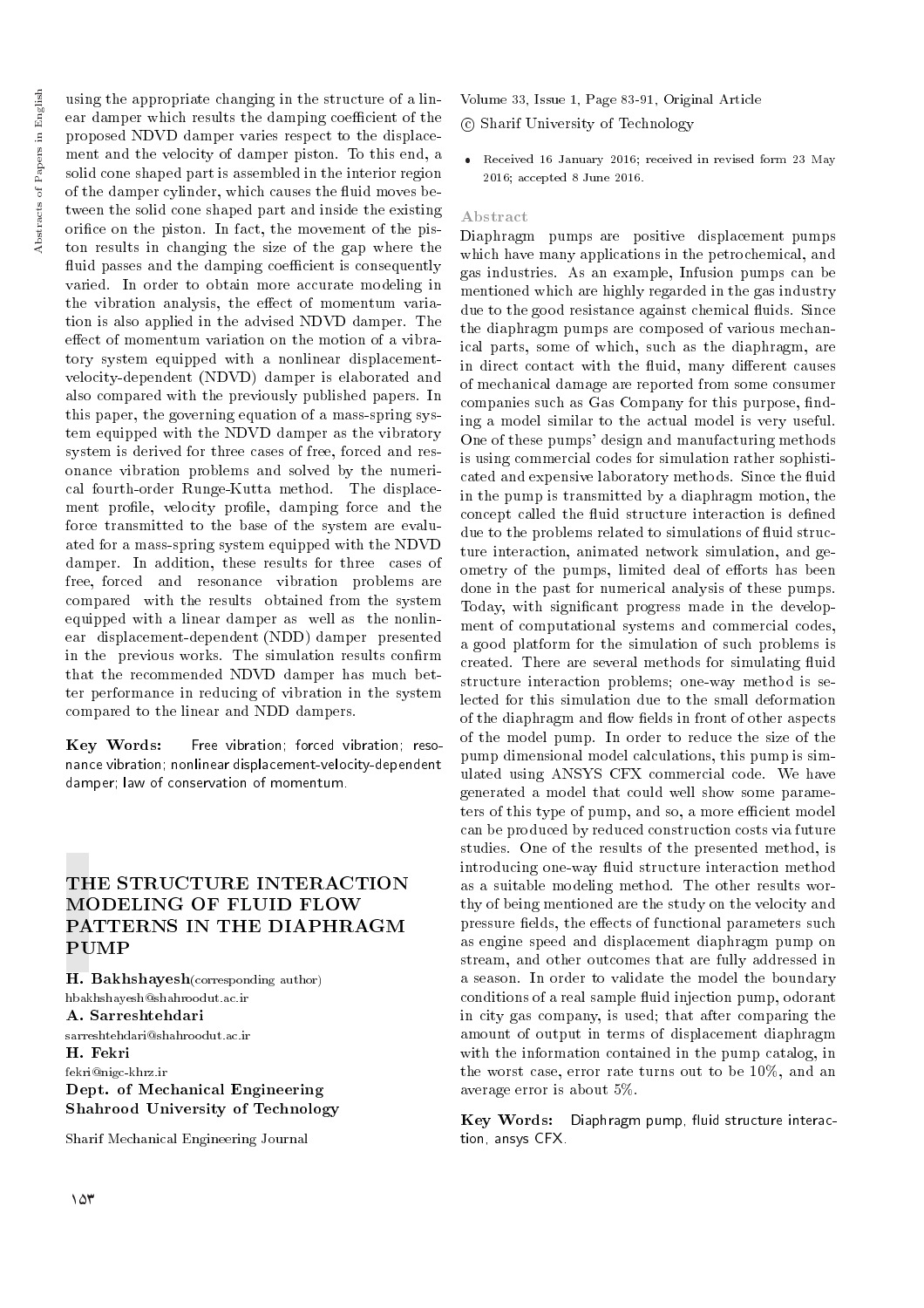of the second language academic words via the flexible proposed learning modes led to better vocabulary retention over time. The findings indicated that the students recognized more vocabulary for the recall test, given one month after the end of the training period. However, the results suggested that those received online instruction via computer-supported learning recalled vocabulary better when compared to their counterparts. The usability and convenience of the flexible proposed technology-enhanced learning modes support an overall positive response from university students. To conclude, technologies in use for English vocabulary learning promote long-term retention of vocabulary. It is, therefore, suggested that teacher education and training in the area of technology in use for second language vocabulary learning requires further research.

Key Words: dictionary-based learning, english vocabulary learning. Mobile learning, computer learning,

# VIBRATIONAL ANALYSIS OF FUNCTIONALLY-GRADED MICRO-ROTORS WITH MASS ECCENTRICITY BASED ON THE COUPLE STRESS THEORY

## M. Hashemi

mehdihashemi@mech.sharif.ir M. Asghari(corresponding author) asghari@sharif.edu Dept. of Mechanical Engineering Sharif University of Technology

Sharif Mechanical Engineering Journal Volume 33, Issue 1, Page 63-71, Original Article

## c Sharif University of Technology

 Received 11 November 2015; received in revised form 12 March 2016; accepted 12 April 2016.

## Abstract

In this paper, flexural vibration behavior of functionally graded micro-rotors with a mass eccentricity is investigated on the basis of the modied couple stress theory. The modified couple stress theory is a non-classical one which is capable to take into account the small-scale effects on micro-scale elements and structures with just one higher-order or non-classical material property. It should be noted that it has been experimentally veri fied that the classical continuum theory fails to properly simulate the mechanical behavior of small-scale flexible structures. The micro-rotor is composed of a flexible shaft and a disk at its middle. Here, the disk is assumed to have a mass eccentricity, which causes forced vibrations. Additionally, the shaft of the micro-rotor is assumed to be made of a functionally graded (FG) material with varying properties in the radial direction. In derivation of the formulation, both gyroscopic effects and rotary inertia are included. By setting the nonclassical material property to zero, the formulation is reduced to the classical continuum formulation. Governing equations of motion of the micro-rotor in lateral motions as well as the general form of boundary conditions are derived with the aid of the Hamilton's principle. These equations are transformed into a partial differential equation utilizing complex functions. Next, based on the Galerkin method with two-mode truncation, analytical expressions for vibration characteristics of the micro-rotor, including first two natural frequencies in both forward and backward whirl motions, are obtained for the simply-supported cases. Moreover, the amplitude of the forced vibration of the micro-rotor in steady state condition is determined. The forced vibration is due to the mass eccentricity of the disk. With these analytical results in hand, it is an opportunity to evaluate the effect of non-classical material property on the vibrational characteristics of micro-rotors. These non-classical effects have been numerically investigated in an example provided.

Key Words: Micro-rotor, functionally graded materials, couple stress theory, free and forced vibration, eccentricity.

# MODELING AND VIBRATION PERFORMANCE ANALYSIS OF A NONLINEAR DISPLACEMENT-VELOCITY-DEPENDENT DAMPER CONSIDERING THE EFFECT OF MOMENTUM VARIATION OF FLUID AT PISTON ORIFICE

## R. Moalef Shahri

r.moalef@yahoo.com J. Jahanpour(corresponding author) jahanpourfr@mshdiau.ac.ir Dept. of Mechanical Engineering Mashhad Branch, Islamic Azad University

Sharif Mechanical Engineering Journal Volume 33, Issue 1, Page 73-82, Original Article

c Sharif University of Technology

 Received 16 December 2015; received in revised form 26 June 2016; accepted 19 July 2016.

## Abstract

In this paper, vibration performance analysis of a nonlinear displacement-velocity-dependent (NDVD) damper is presented. The proposed NDVD damper is constructed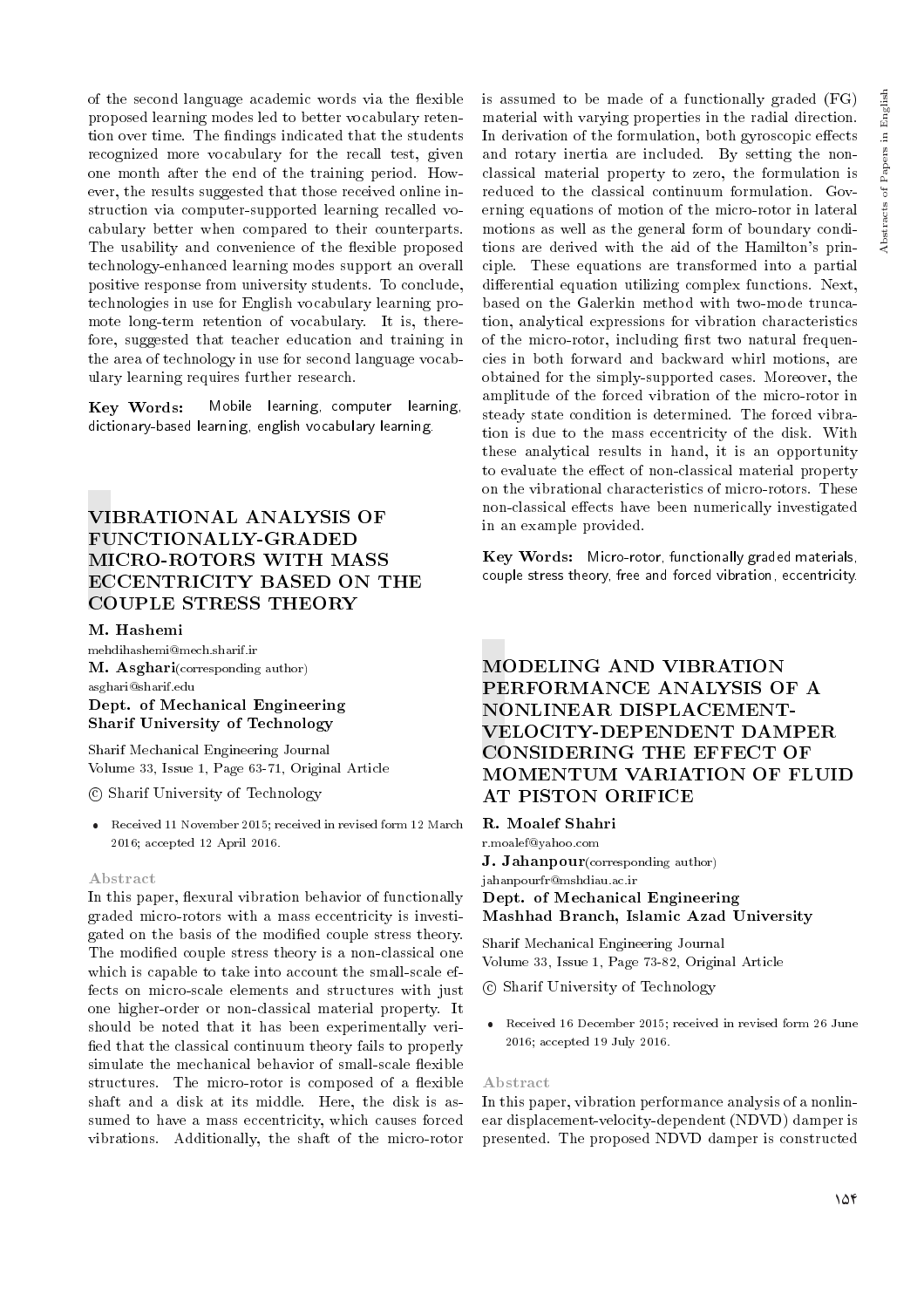# A. Sadough Vanini

sadough@aut.ac.ir Dept. of Mechanical Engineering Amirkabir University of Technology N. Kordani (corresponding author) naser.kordani@gmail.com Dept. of Mechanical Engineering University of Mazandaran

Gh. Eska eska54@yahoo.com Dept. of Mechanical Engineering University of Kashan

Sharif Mechanical Engineering Journal Volume 33, Issue 1, Page 49-54, Original Article

c Sharif University of Technology

 Received 8 November 2015; received in revised form 29 December 2015; accepted 16 January 2016.

# Abstract

Fluids can be divided into several classications in terms of their viscosity behavior with relation to shear rate. One of these classes is the Newtonian fb02uids, which exhibit a constant viscosity with the increase of shear rate. The main feature of Shear Thickening Fluid )STF( exhibits an increased viscosity with the increase of shear rate. The shear thickening phenomenon occurs in most of the concentrated colloidal suspensions containing hard solid particles in fluid. The behavior of continuous phase has a significant impact on the properties of the STF. Due to the appearance of OH bonds on the surface of silica particles and also the appearance of this type of bond in the polyethylene glycol, the formation of hydrogen bonds. In this paper, glass fiber reinforced shear thickening fluid and shear thickening fluid with clay nanoparticles under quasi-static tests is investigated. A shear thickening fluid was prepared successfully and rheological behavior was was investigated. One of the disadvantages of shear thickening fluid (STF) is high concentration. To prepare shear thickening fluid polyethylene glycol as a base fluid and the silica nanoparticles is added slowly to the fluid. After to create shear thickening fluid clay nano particles are added to the fluid. Glass fabrics were soaked in STF/ethanol (1:3) solution to prepare STF-glass fabric composite and STF- nanoclayglass composite. For better immersion of fibers, at first STF is diluted in ethanol, and then the fibers are left there in for a specied period in order to impregnate all fibers with the fluid. The composite's sensitivity to the impact will be reduced through ethanol combining with the fluid and its elimination. After this stage, to eliminate the ethanol in the sample, it is heated at a temperature range of  $60-70^0C$ . Quasi-static resistant tests were carried out on three modes the neat glass fabrics and STF- glass fabric and STF-nanoclay glass fabrics composites. The current study clearly displays a signicant enhancement in penetration resistance of glass fabric impregnated with STF-nanoclay.

Key Words: erty, glass fabrics, nanosilica, nanoclay. Shear thickening fluid, rheological prop-

# INVESTIGATION OF THE PROPER WAY TO FACILITATE LONG-TERM RETENTION OF VOCABULARY: COMPUTER-ASSISTED, MOBILE-BASED, OR DICTIONARY INVOLVEMENT LEARNING

M. Alemi(corresponding author) minooalemi2000@yahoo.com Dept. of Humanities Islamic Azad University, west- Tehran Branch R. Pashmforoosh r.pashmforoosh@gmail.com Dept. of Foreign Languages Kharazmi University

Sharif Mechanical Engineering Journal Volume 33, Issue 1, Page 55-61, Original Article

c Sharif University of Technology

 Received 8 November 2015; received in revised form 14 February 2016; accepted 12 March 2016.

### Abstract

With the rapid development of ubiquitous learning, the emerging technologies contribute signicantly to English language learning. An increasing number of studies began to discover the effects of computer and mobile language learning on the second language areas and skills. With each language area, the relevant technologies are embedded in the context of English pedagogy to facilitate the efficiency of learning. However, to date, it seems that no research has been conducted to examine the effectiveness of dynamic methods of English vocabulary learning. To shed light on the pre-existed pedagogical values of computer and mobile language learning for the second language vocabulary, the study pursued the purpose of investigating the effectiveness of diverse teaching methods of computer-assisted, mobile-based, and dictionary-use on students' long-term retention of 330 words of Coxhead's (2000) academic word list. To this end, 264 freshman university students were randomly distributed into four groups and received new academic words either on paper or through computer and SMS. After learning the words of each sublist, periodical tests were given from the proposed system for the learned vocabulary to test whether students have learned the new English vocabulary over time. The findings of the current research revealed that the regular distribution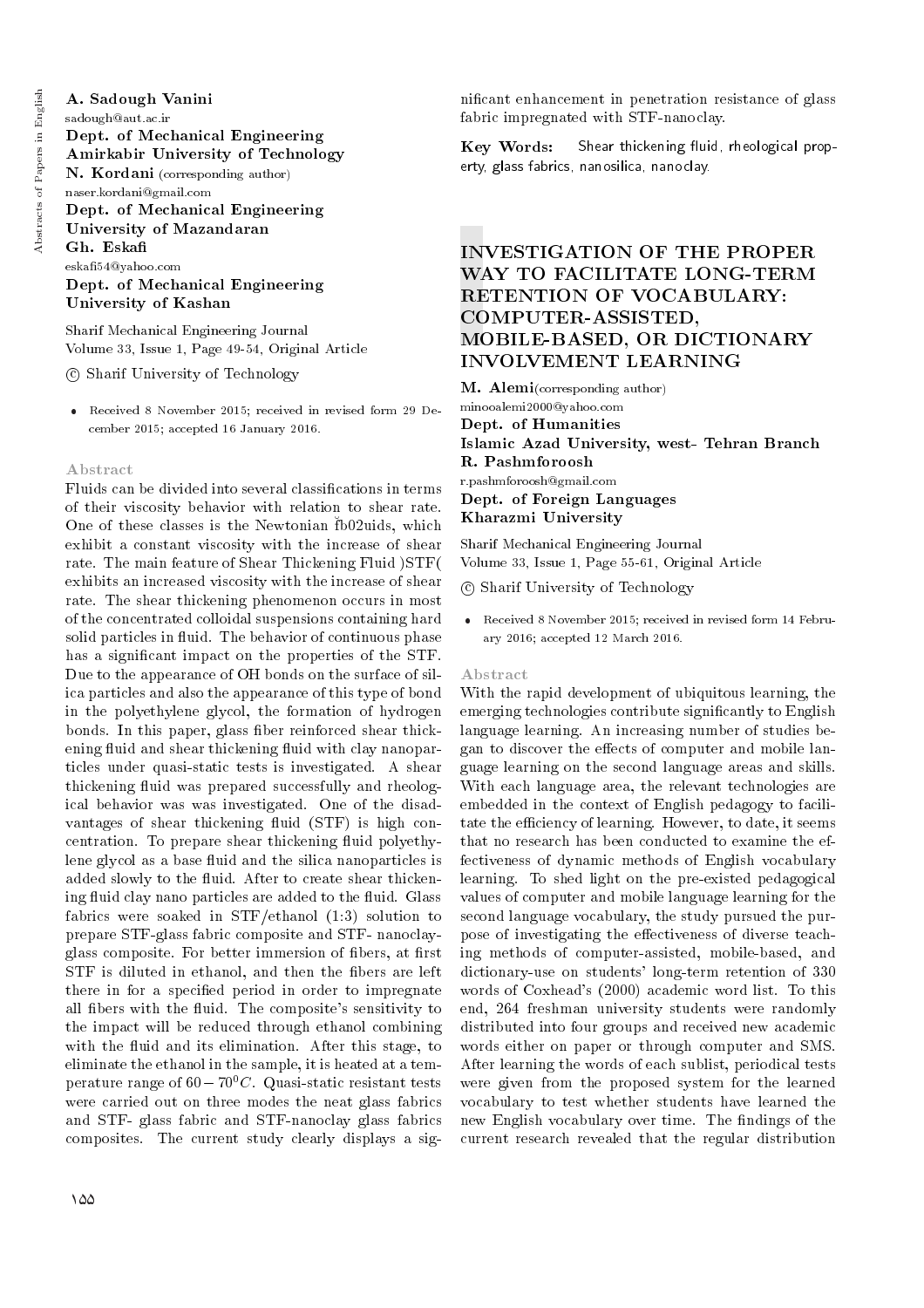theories used because of existence one material length scale. Although Eringen's nonlocal elasticity is the popular theory to simulate mechanical behavior of carbon nano-structures, its microstructure-dependent constitutive model does not allow the construction of the energy functional. Hence, this article is aimed at investigating the utilization of modied couple stress theory and Aifantis's theory to estimate natural frequencies of simply-supported single-layered graphene sheets. For this purpose, it is tried to estimate material length scale of theories by point-by-point matching between available first natural frequency of graphene sheets determined by molecular dynamic method and the obtained data. According to the results, modified couple stress theory cannot be used unless one substitutes square of length scale parameter with a minus value in stain energy equation or adds the gradient velocity to the kinetic energy equation by a new material length scale. The former leads to a non-positive definite strain energy function, and the later makes a gradient elasticity theory with two material length scales. Aifantis's theory is more applicable than modied couple stress theory in this situation. It is also seen that the higher order natural frequencies, estimated by different gradient elasticity theories and, material length scale of which is fixed by using molecular dynamic data, are different, although this difference decreases with an increase in side-length of square nanoplate. It can be concluded that chirality, side-length of nano-plate, and the used gradient elasticity theory affect the material length scales, as well.

 $\bf{Key\ Words:}\;$  Free vibration of graphene sheet, chirality, aifantis's theory, couple stress theory.

# COMPARISON OF DIFFERENT THEORIES OF PREDICTING FATIGUE FAILURE OF NOTCHED CK45 CYLINDRICAL SPECIMENS

J. Amirian(corresponding author) j.amirian@me.iut.ac.ir Dept. of Mechanical Engineering Isfahan University of Technology M. Shirani mehdi.shirani@cc.iut.ac.ir Subsea Research and Development Center Isfahan University of Technology

Sharif Mechanical Engineering Journal Volume 33, Issue 1, Page 37-47, Original Article

c Sharif University of Technology

 Received 28 October 2015; received in revised form 6 February 2016; accepted 27 February 2016.

### Abstract

Typically, fatigue failure of a component happens at a notch where the stress level rises because of the stress concentration effect. Notch is usually defined as a geometric discontinuity. Notch may be introduced either by design or by the manufacturing process. A hole in a component is an example of a design notch. Material and fabrication defects, such as weld defects, inclusions, casting defects, or machining marks, are notches which are introduced due to the manufacturing process. A variety of methods are available to predict fatigue failure of notched specimens. The purpose of the present investigation is to rank such methods according to their predictive capability. Tensile tests were conducted on CK45 steel specimens and mechanical properties and stressstrain curve were obtained. Rotating bending fatigue tests were performed at room temperature on smooth and notched cylindrical specimens, and S-N curves were obtained. To better investigate the notch-size effect on fatigue life of the cylindrical specimens, two different notch geometries were used. Based on the obtained experimental S-N curve for smooth specimens, fatigue strength reduction factor or fatigue life for notched specimens were predicted by Neuber, Peterson, maximum stress, critical distance (Point method, Line method, Area method) and weakest-link (Area method, Volume method) theories and comparison of experimental results were considered. The predictions by maximum stress and stress gradient methods were conservative, which is some consolation to engineering designers; nevertheless, the errors were high. Neuber, Peterson and critical distance methods are based on stress gradient in notch root radius and predictions by these methods were not accurate. Also, Peterson, Neuber and Stress gradient methods are not consistent with nite element results. The predicted fatigue strength reduction factors by weakest-link methods were the closest to the experimental results. Finally, the weakest-link theory is recommended in terms of predictive capability, availability of the required materials data, and the compatibility with FEA stresses to predict fatigue strength factor among the studied methods in this research.

Key Words: Notch, fatigue life, fatigue failure, CK45 steel.

# EXPERIMENTAL ANALYSIS OF PENETRATION INTO WOVEN FABRIC TARGET IMPREGNATED WITH SHEAR THICKENING FLUID WITH CLAY NANOPARTICLES

E. Balali balali@aut.ac.ir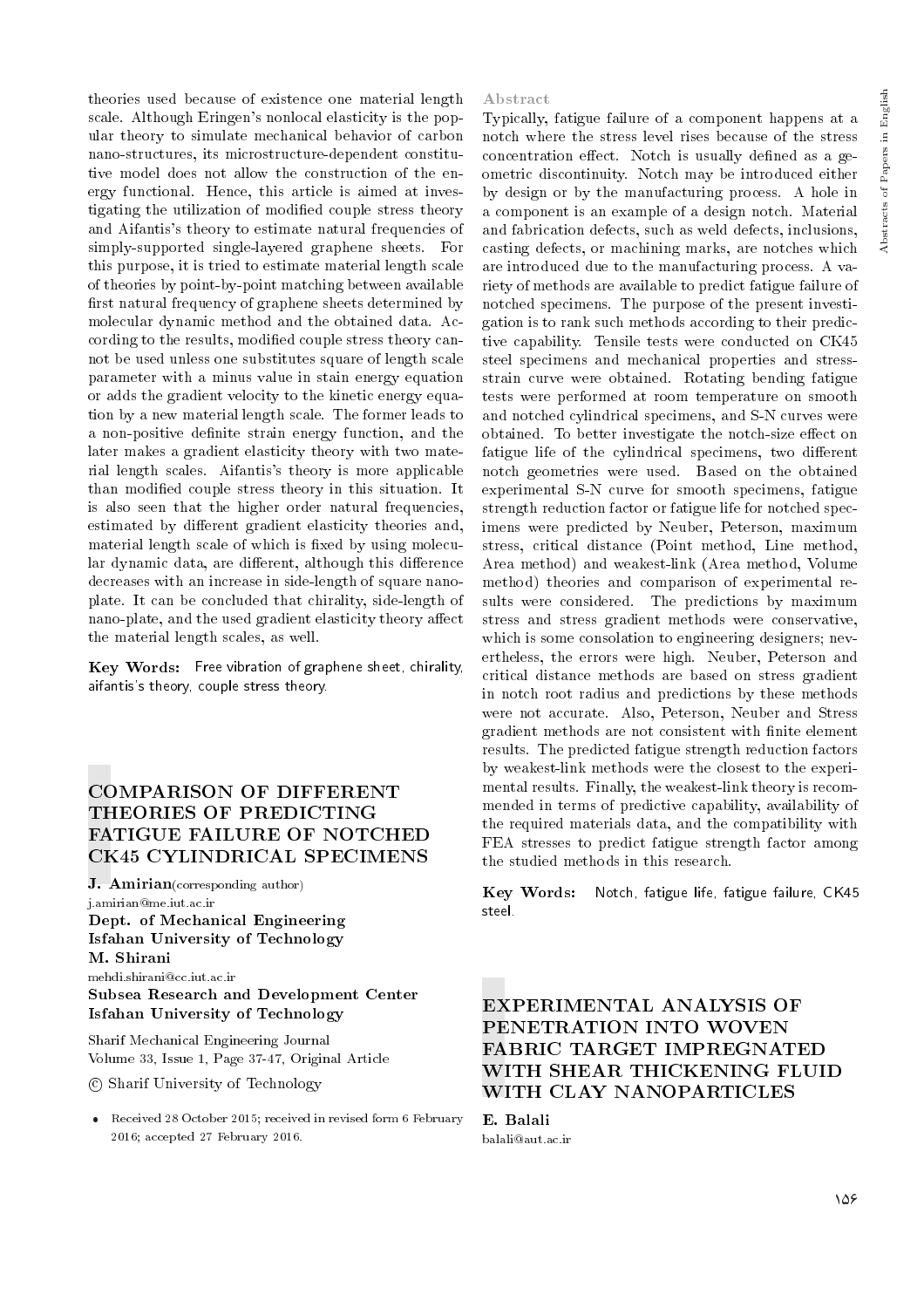are derived and using harmonic balance method, capture region is defined. Numerical results are provided to assess the validity of obtained solutions. Then a free rotating unbalanced disk is added to the system. Using harmonic balance method and numerical solutions, effect of the added free unbalanced disk on the capture range is discussed. Numerical results are provided for different unbalanced added discs and different initial conditions. Obtained results show that the added unbalanced mass can improve the system capability to narrow the capture region and escape it.

 ${\bf Key~Words:}$  Unbalanced rotor, resonant capture, added  $\bf\equiv Key~Words:}$  Radial flow compressor, volute, tongue unbalanced disk.

# OPTIMUM DESIGN, FABRICATION, AND TEST OF A RADIAL FLOW COMPRESSOR VOLUTE

M. Mojaddam(corresponding author) m mojaddam@sbu.ac.ir Dept. of Mechanical and Energy Engineering Shahid Beheshti University A. Hajilouy Benisi hajilouy@shrif.ir Dept. of Mechanical Engineering Sharif University of Technology

Sharif Mechanical Engineering Journal Volume 33, Issue 1, Page 17-28, Original Article

c Sharif University of Technology

 Received 1 September 2015; received in revised form 27 January 2016; accepted 6 March 2016.

## Abstract

Volute is one of the main components in radial flow compressors where the working fluid is collected and delivered to the compressor downstream pipelines. Volute design has direct and strong effects on the compressor performance and its stable operating range. This component causes distorted pressure fields in upstream flow passages which can lead to mechanical forces on the impeller. In the current research, based on the fundamental concepts of volute design, a new approach for volute design is considered and the effective parameters on volute performance are recognized. Using computational fluid dynamic (CFD) tools, the optimum values of effective parameters which lead to an increase in volute pressure ratio and static pressure recovery coefficient as well as decreasing the total pressure loss coefficient and the net radial force are explored.

Considering the exit cone and the tongue area geometry design criteria, the models are numerically evaluated at the design point and off-design conditions to select the

optimum model for fabrication and testing. The new volute is installed at a compressor test rig and the compressor characteristic curves are obtained. At the design point, area variation by 40% results in 14% variation in static pressure recovery factor and 18% variation in total pressure loss coefficient, however, it leads to increase the net radial force on impeller up to 100%. Experimental results, which are used for numerical model verification, show that the compressor pressure ratio and the isentropic efficiency are increased by  $2.5\%$  and  $1.9\%$  at 70,000rpm respectively.

Key Words: area, static pressure recovery, isentropic efficiency, free vortex, non-uniform circumferential pressure.

# FREE VIBRATION OF SINGLE-LAYERED GRAPHENE SHEETS BASED ON DIFFERENT GRADIENT ELASTICITY THEORIES

S. Ziaee

## ziaee@yu.ac.ir Dept. of Mechanical Engineering School of Eng., Yasouj University

Sharif Mechanical Engineering Journal Volume 33, Issue 1, Page 29-36, Original Article

c Sharif University of Technology

 Received 19 September 2015; received in revised form 15 December 2015; accepted 12 April 2016.

### Abstract

The unique electrical and mechanical properties of carbon nano-structures make them desired materials with a wide range of applicability. Hence, the study of their mechanical behavior is an important topic which has attracted a great deal of attention. Graphene, a twodimensional carbon nano-structures with an one-atom thickness, exhibits so wonderful electrical, mechanical, thermal and optical properties which make it suitable to use in micro-/nano-electromechanical system such as nano-scale electromechanical resonators, vibrational behavior of which affects their functionality.

The importance of incorporating the size effect on continuum mechanics to simulate the mechanical behavior of nano-structures is well-known. To this end, different higher-order continuum mechanics that contain additional material constants have been developed. However, the recognition of an efficient non-classical theory with respect to nano-materials is a challenging process. Modied couple stress theory, Eringen's nonlocal elasticity, and Aifantis's theory are some of non-classical